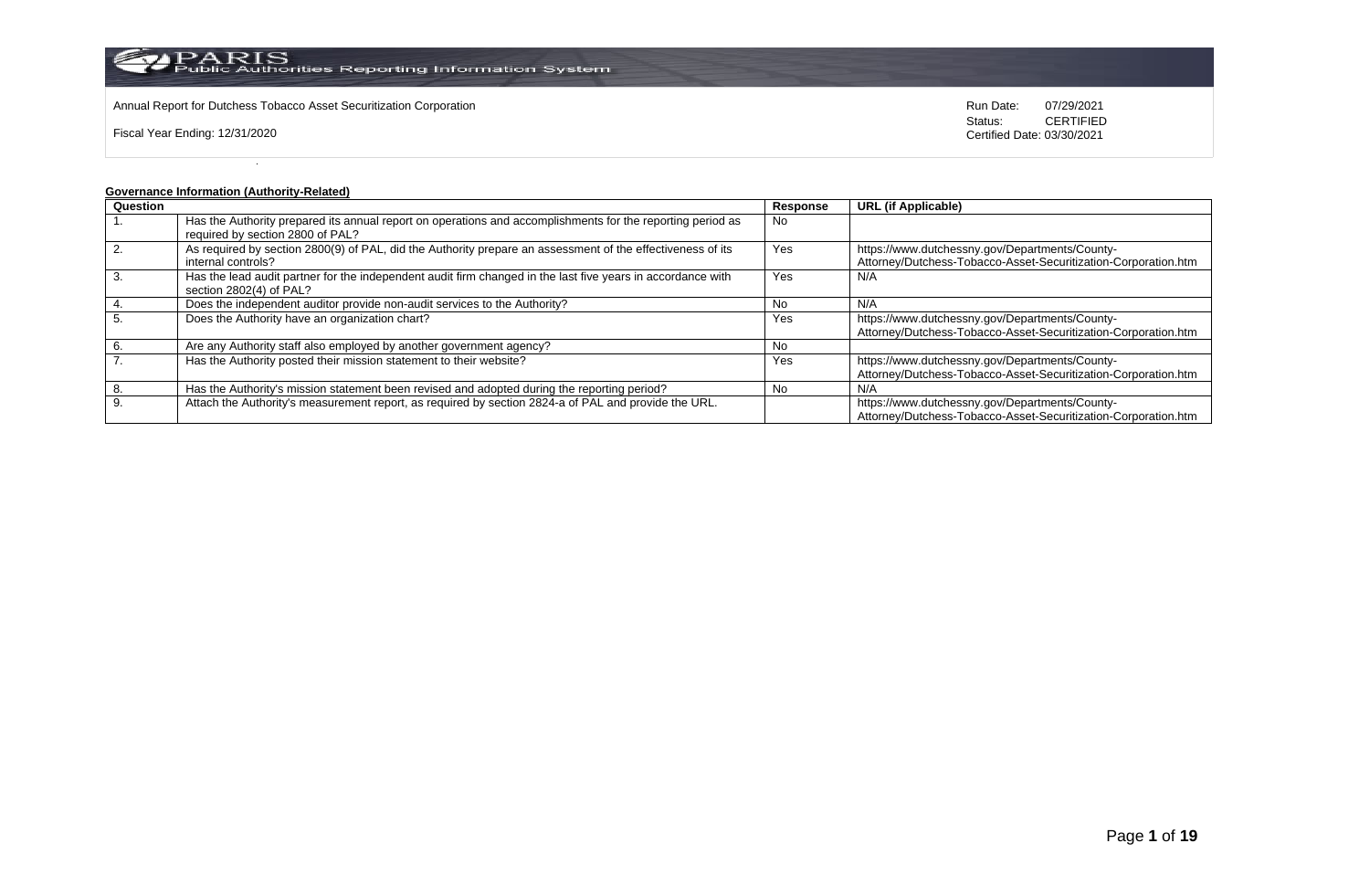Annual Report for Dutchess Tobacco Asset Securitization Corporation **Component Component Control** Run Date: 07/29/2021

Fiscal Year Ending: 12/31/2020

Status: **CERTIFIED** Certified Date: 03/30/2021

## **Governance Information (Board-Related)**

| Question |                                                                                                             | Response  | <b>URL (If Applicable)</b>                                     |
|----------|-------------------------------------------------------------------------------------------------------------|-----------|----------------------------------------------------------------|
|          | Has the Board established a Governance Committee in accordance with Section 2824(7) of PAL?                 | Yes       | N/A                                                            |
| 2.       | Has the Board established an Audit Committee in accordance with Section 2824(4) of PAL?                     | Yes       | N/A                                                            |
| 3.       | Has the Board established a Finance Committee in accordance with Section 2824(8) of PAL?                    | Yes       | N/A                                                            |
| 4.       | Provide a URL link where a list of Board committees can be found (including the name of the committee and   |           | https://www.dutchessny.gov/Departments/County-                 |
|          | the date established):                                                                                      |           | Attorney/Dutchess-Tobacco-Asset-Securitization-Corporation.htm |
| 5.       | Does the majority of the Board meet the independence requirements of Section 2825(2) of PAL?                | Yes       | N/A                                                            |
| 6.       | Provide a URL link to the minutes of the Board and committee meetings held during the covered fiscal year   |           | https://www.dutchessny.gov/Departments/County-                 |
|          |                                                                                                             |           | Attorney/Dutchess-Tobacco-Asset-Securitization-Corporation.htm |
| 7.       | Has the Board adopted bylaws and made them available to Board members and staff?                            | Yes       | https://www.dutchessny.gov/Departments/County-                 |
|          |                                                                                                             |           | Attorney/Dutchess-Tobacco-Asset-Securitization-Corporation.htm |
| 8.       | Has the Board adopted a code of ethics for Board members and staff?                                         | Yes       | https://www.dutchessny.gov/Departments/County-                 |
|          |                                                                                                             |           | Attorney/Dutchess-Tobacco-Asset-Securitization-Corporation.htm |
| 9.       | Does the Board review and monitor the Authority's implementation of financial and management controls?      | Yes       | N/A                                                            |
| 10.      | Does the Board execute direct oversight of the CEO and management in accordance with Section 2824(1) of     | Yes       | N/A                                                            |
|          | PAL?                                                                                                        |           |                                                                |
| 11.      | Has the Board adopted policies for the following in accordance with Section 2824(1) of PAL?                 |           |                                                                |
|          | Salary and Compensation                                                                                     | Yes       | N/A                                                            |
|          | Time and Attendance                                                                                         | Yes       | N/A                                                            |
|          | <b>Whistleblower Protection</b>                                                                             | Yes       | N/A                                                            |
|          | Defense and Indemnification of Board Members                                                                | Yes       | N/A                                                            |
| 12.      | Has the Board adopted a policy prohibiting the extension of credit to Board members and staff in accordance | Yes       | N/A                                                            |
|          | with Section 2824(5) of PAL?                                                                                |           |                                                                |
| 13.      | Are the Authority's Board members, officers, and staff required to submit financial disclosure forms in     | Yes       | N/A                                                            |
|          | accordance with Section 2825(3) of PAL?                                                                     |           |                                                                |
| 14.      | Was a performance evaluation of the board completed?                                                        | Yes       | N/A                                                            |
| 15.      | Was compensation paid by the Authority made in accordance with employee or union contracts?                 | Yes       | N/A                                                            |
| 16.      | Has the board adopted a conditional/additional compensation policy governing all employees?                 | <b>No</b> |                                                                |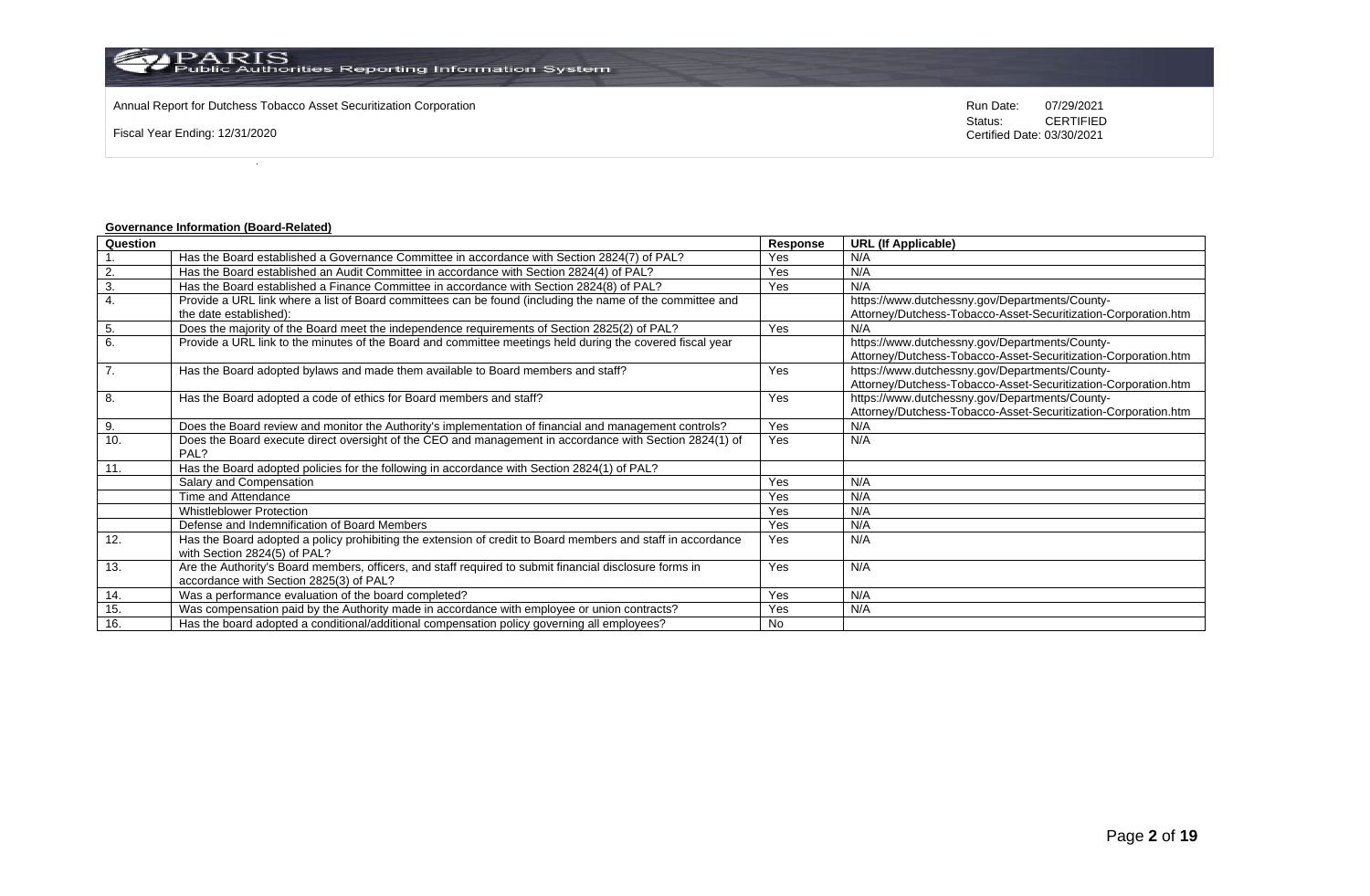

Annual Report for Dutchess Tobacco Asset Securitization Corporation **Components** Components Components Components Components Components Components Components Components Components Components Components Components Component

Fiscal Year Ending: 12/31/2020

Status: **CERTIFIED** Certified Date: 03/30/2021

### **Board of Directors Listing**

 $\sim$ 

| <b>Name</b>                    | Betros, Michael       | Nominated By                                            | Other     |
|--------------------------------|-----------------------|---------------------------------------------------------|-----------|
| <b>Chair of the Board</b>      | Yes                   | <b>Appointed By</b>                                     | Local     |
| If yes, Chair Designated by    | Elected by Board      | <b>Confirmed by Senate?</b>                             | N/A       |
| <b>Term Start Date</b>         | 3/27/2018             | Has the Board Member/Designee                           | Yes       |
|                                |                       | Signed the Acknowledgement of<br><b>Fiduciary Duty?</b> |           |
| <b>Term Expiration Date</b>    | Pleasure of Authority | <b>Complied with Training</b>                           | <b>No</b> |
|                                |                       | <b>Requirement of Section 2824?</b>                     |           |
| <b>Title</b>                   |                       | Does the Board Member/Designee                          | <b>No</b> |
|                                |                       | also Hold an Elected or Appointed                       |           |
|                                |                       | <b>State Government Position?</b>                       |           |
| Has the Board Member Appointed |                       | Does the Board Member/Designee                          | <b>No</b> |
| a Designee?                    |                       | also Hold an Elected or Appointed                       |           |
|                                |                       | <b>Municipal Government Position?</b>                   |           |
| <b>Designee Name</b>           |                       | <b>Ex-Officio</b>                                       |           |

| Name                           | Simonetty, Jerome A   | <b>Nominated By</b>                   | Local     |
|--------------------------------|-----------------------|---------------------------------------|-----------|
| <b>Chair of the Board</b>      | No                    | <b>Appointed By</b>                   | Local     |
| If yes, Chair Designated by    |                       | <b>Confirmed by Senate?</b>           | N/A       |
| <b>Term Start Date</b>         | 3/27/2018             | Has the Board Member/Designee         | Yes       |
|                                |                       | Signed the Acknowledgement of         |           |
|                                |                       | <b>Fiduciary Duty?</b>                |           |
| <b>Term Expiration Date</b>    | Pleasure of Authority | <b>Complied with Training</b>         | <b>No</b> |
|                                |                       | <b>Requirement of Section 2824?</b>   |           |
| <b>Title</b>                   |                       | Does the Board Member/Designee        | <b>No</b> |
|                                |                       | also Hold an Elected or Appointed     |           |
|                                |                       | <b>State Government Position?</b>     |           |
| Has the Board Member Appointed |                       | Does the Board Member/Designee        | No        |
| a Designee?                    |                       | also Hold an Elected or Appointed     |           |
|                                |                       | <b>Municipal Government Position?</b> |           |
| <b>Designee Name</b>           |                       | Ex-Officio                            |           |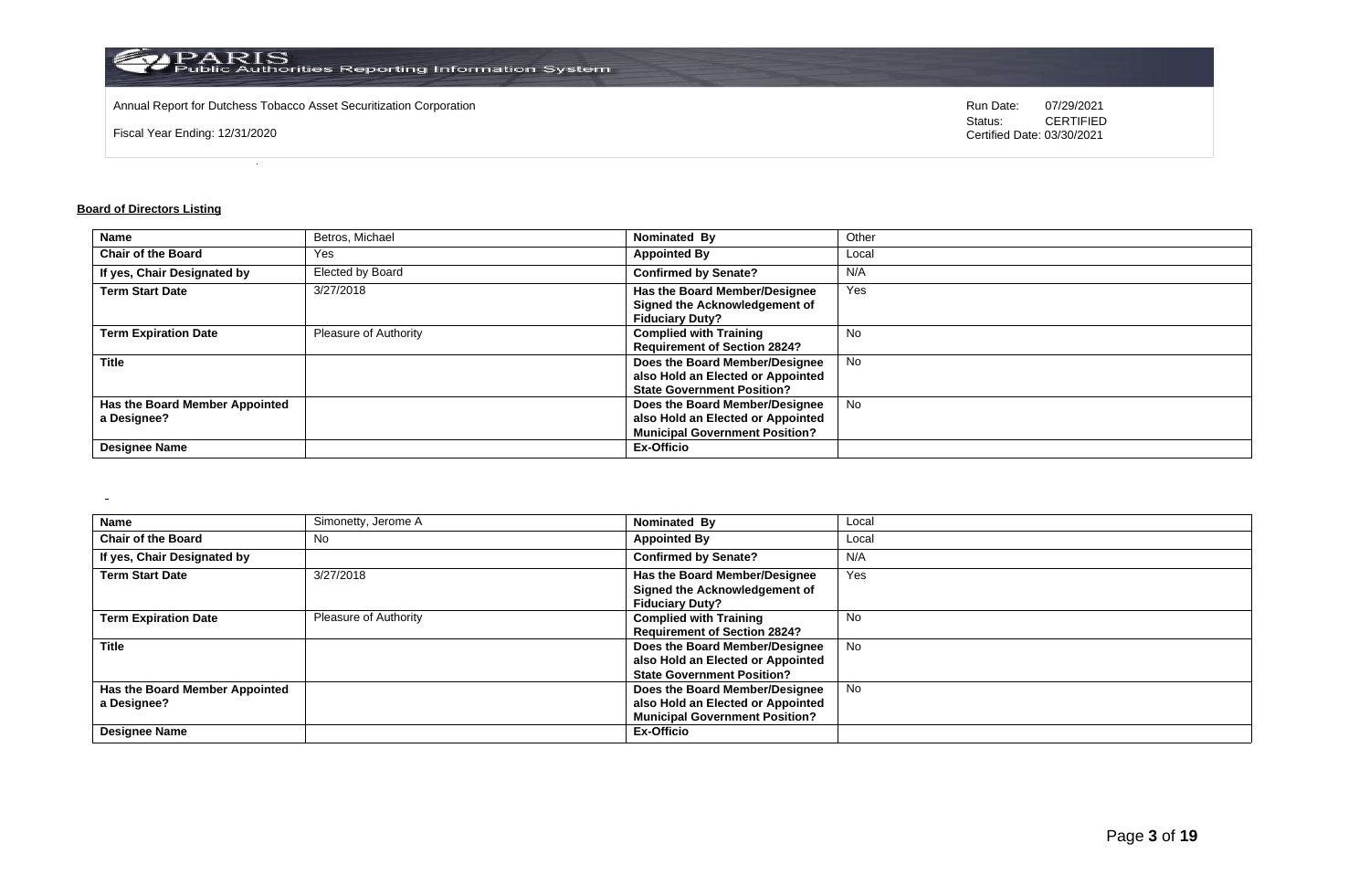

Annual Report for Dutchess Tobacco Asset Securitization Corporation **Components** Components Components Components Components Components Components Components Components Components Components Components Components Component

Fiscal Year Ending: 12/31/2020

 $\overline{a}$ 

Status: **CERTIFIED** Certified Date: 03/30/2021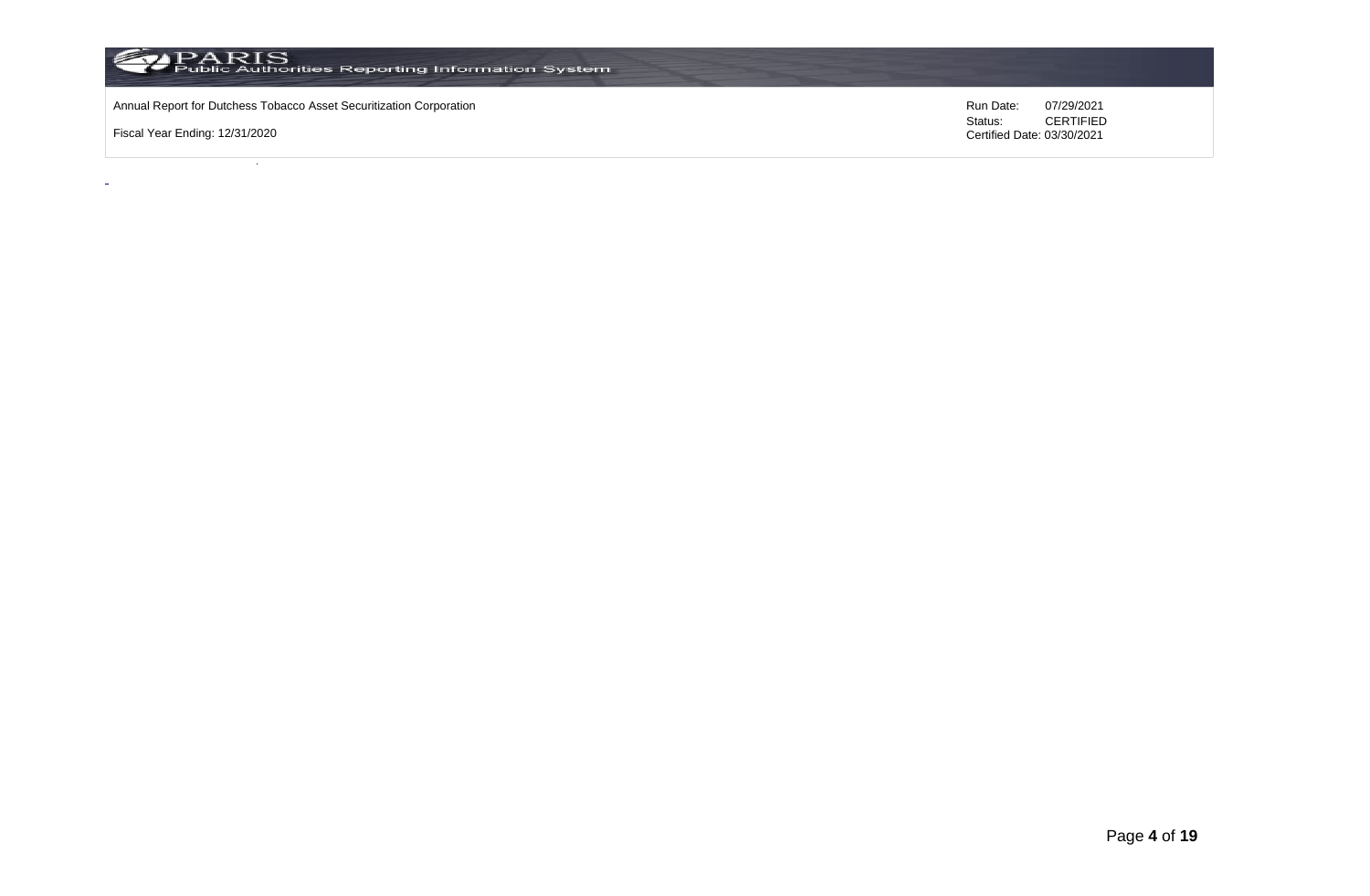| <b>EXPARIS</b><br>Public Authorities Reporting Information System   |                                                           |
|---------------------------------------------------------------------|-----------------------------------------------------------|
| Annual Report for Dutchess Tobacco Asset Securitization Corporation | Run Date:<br>07/29/2021                                   |
| Fiscal Year Ending: 12/31/2020                                      | <b>CERTIFIED</b><br>Status:<br>Certified Date: 03/30/2021 |
|                                                                     |                                                           |

## **Staff Listing**

| <b>Name</b> | Title | Group | Department/       | Union | Bargaining Full Time/ Exempt Base |                  |               | Actual            | <b>Overtime</b> | <b>PerformanceExtra Pav</b> | Other                                 | Total     | Individual           | lf ves. Is I |
|-------------|-------|-------|-------------------|-------|-----------------------------------|------------------|---------------|-------------------|-----------------|-----------------------------|---------------------------------------|-----------|----------------------|--------------|
|             |       |       | <b>Subsidiary</b> | Name  | Unit                              | <b>Part Time</b> | Annualized    | salary paid       | paid by         | Bonus                       | Compensati Compensatialso paid by the |           |                      |              |
|             |       |       |                   |       |                                   |                  | <b>Salary</b> | to the            | Authority       |                             | on/Allowanc ion                       |           | paid another         | payment      |
|             |       |       |                   |       |                                   |                  |               | <b>Individual</b> |                 |                             | es/Adjustme by                        |           | entity to            | made by a    |
|             |       |       |                   |       |                                   |                  |               |                   |                 |                             | nts                                   | Authority | perform the State or |              |
|             |       |       |                   |       |                                   |                  |               |                   |                 |                             |                                       |           | work of the llocal   |              |
|             |       |       |                   |       |                                   |                  |               |                   |                 |                             |                                       |           | <b>Authority</b>     | qovernmel    |
|             |       |       |                   |       |                                   |                  |               |                   |                 |                             |                                       |           |                      |              |

This Authority has indicated that it has no staff during the reporting period.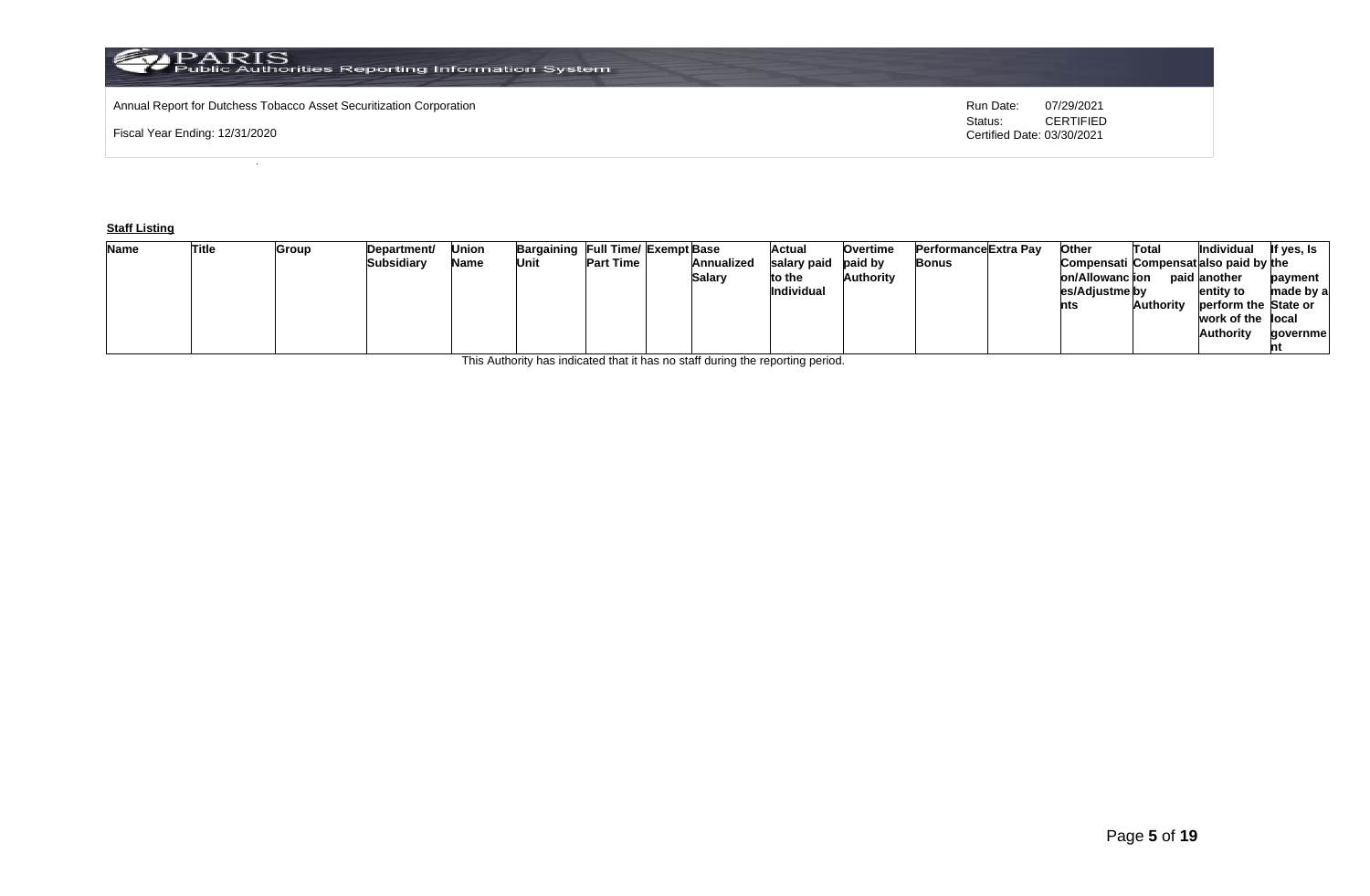| Run Date:<br>07/29/2021                            |
|----------------------------------------------------|
| CERTIFIED<br>Status:<br>Certified Date: 03/30/2021 |
|                                                    |

# **Benefit Information**

| -N Ic<br><sub>ີ</sub> e mentioned benefits for former staff or individuals affiliated<br>d the Authority continue to<br>e to pav for any of the above men<br>During the fiscal vear.<br>With the Authority after those individuals left the Authority? |  |
|--------------------------------------------------------------------------------------------------------------------------------------------------------------------------------------------------------------------------------------------------------|--|
|--------------------------------------------------------------------------------------------------------------------------------------------------------------------------------------------------------------------------------------------------------|--|

# **Board Members**

| Name       | <b>Title</b>     | Severance | <b>Payment</b> | Club    | Use of        | Personal | Auto | Transportation | <b>Housing</b> | Spousal / | Tuition    | <b>Multi-Year</b> | None of         | Other |
|------------|------------------|-----------|----------------|---------|---------------|----------|------|----------------|----------------|-----------|------------|-------------------|-----------------|-------|
|            |                  | Package   | for            | Member- | Corporate     | Loans    |      |                | Allowance      | Dependent | Assistance | Employment        | these           |       |
|            |                  |           | <b>Unused</b>  | ships   | <b>Credit</b> |          |      |                |                | Life      |            |                   | <b>Benefits</b> |       |
|            |                  |           | Leave          |         | Cards         |          |      |                |                | Insurance |            |                   |                 |       |
| Betros,    | Board of         |           |                |         |               |          |      |                |                |           |            |                   |                 |       |
| Michael    | <b>Directors</b> |           |                |         |               |          |      |                |                |           |            |                   |                 |       |
| Simonetty, | Board of         |           |                |         |               |          |      |                |                |           |            |                   |                 |       |
| Jerome A   | <b>Directors</b> |           |                |         |               |          |      |                |                |           |            |                   |                 |       |

# **Staff**

| Name | Title | <b>Severance</b> | Pavment       | Club    | Use of    | Personal | Auto | Transportation | Housing          | Spousal,         | Tuition    | <b>Multi-Year</b> | None of         | Other |
|------|-------|------------------|---------------|---------|-----------|----------|------|----------------|------------------|------------------|------------|-------------------|-----------------|-------|
|      |       | Packaɑe          | for           | Member- | Corporate | Loans    |      |                | <b>Allowance</b> | Dependent        | Assistance | Employment        | these           |       |
|      |       |                  | <b>Unused</b> | ships   | Credit    |          |      |                |                  | Life             |            |                   | <b>Benefits</b> |       |
|      |       |                  | Leave         |         | Cards     |          |      |                |                  | <b>Insurance</b> |            |                   |                 |       |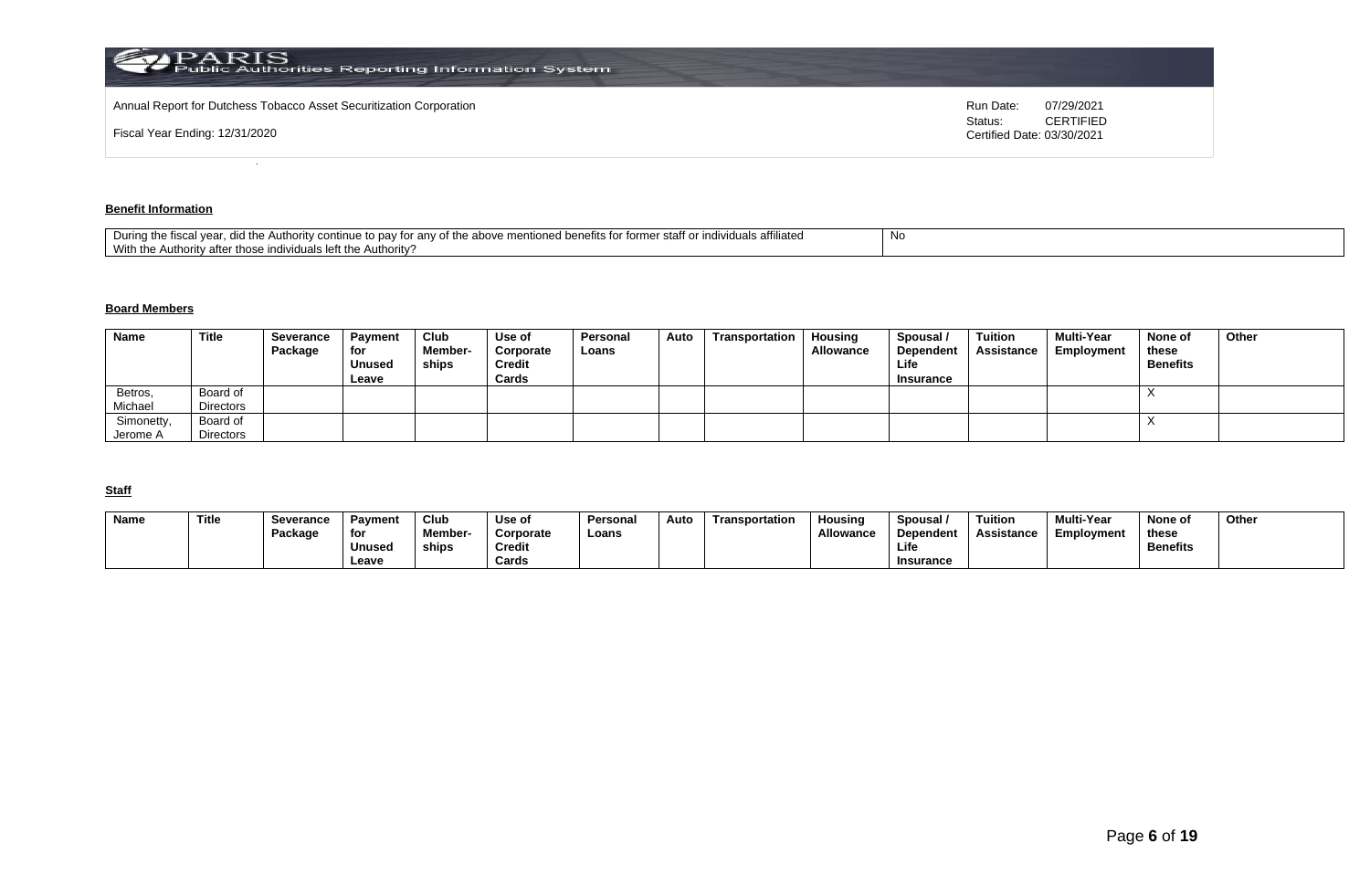| PARIS<br>Public Authorities Reporting Information System            |           |                                                |  |
|---------------------------------------------------------------------|-----------|------------------------------------------------|--|
| Annual Report for Dutchess Tobacco Asset Securitization Corporation | Run Date: | 07/29/2021                                     |  |
| Fiscal Year Ending: 12/31/2020                                      | Status:   | <b>CERTIFIED</b><br>Certified Date: 03/30/2021 |  |
|                                                                     |           |                                                |  |

## **Subsidiary/Component Unit Verification**

| Is the list of subsidiaries, as assembled by the Office of the State Comptroller, correct?                                            |      |
|---------------------------------------------------------------------------------------------------------------------------------------|------|
|                                                                                                                                       |      |
| Are there other subsidiaries or component units of the Authority that are active, not included in the PARIS reports submitted by this | -INo |
| Authority and not independently filing reports in PARIS?                                                                              |      |

| Name of Subsidiary/Component Unit               | Status                    |                          |                                             |
|-------------------------------------------------|---------------------------|--------------------------|---------------------------------------------|
| <b>Request Subsidiary/Component Unit Change</b> |                           |                          |                                             |
| Name of Subsidiary/Component Unit               | <b>Status</b>             | <b>Requested Changes</b> |                                             |
|                                                 |                           |                          |                                             |
| <b>Request Add Subsidiaries/Component Units</b> |                           |                          |                                             |
| Name of Subsidiary/Component Unit               | <b>Establishment Date</b> |                          | <b>Purpose of Subsidiary/Component Unit</b> |

#### **Request Delete Subsidiaries/Component Units**

| Name<br>າt Unit<br>orv.<br>ınoner<br>יר. | <b>Date</b><br>nn | inatiol<br>- פר<br>Termi<br>son to <sup>.</sup><br>nco | Proo∟<br>.natic<br>Docu<br>$\sim$<br>וים ו<br>hent Nam⊾<br>. |
|------------------------------------------|-------------------|--------------------------------------------------------|--------------------------------------------------------------|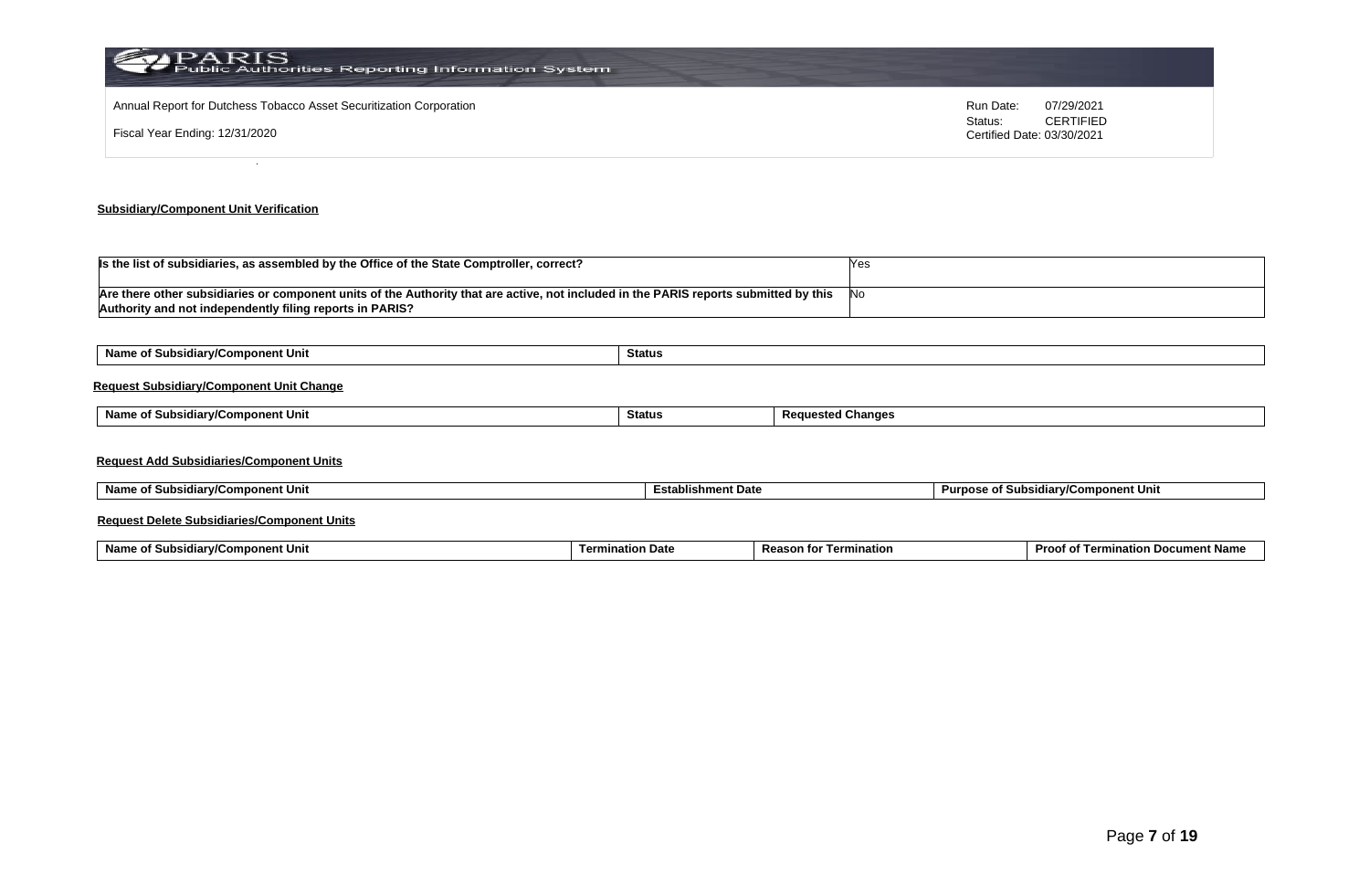

Annual Report for Dutchess Tobacco Asset Securitization Corporation **Run Date:** 07/29/2021

Fiscal Year Ending: 12/31/2020

Status: **CERTIFIED** Certified Date: 03/30/2021

#### **Summary Financial Information**

| SUMMARY STATEMENT OF NET ASSETS |                                                    |                                        |                 |
|---------------------------------|----------------------------------------------------|----------------------------------------|-----------------|
|                                 |                                                    |                                        | Amount          |
| <b>Assets</b>                   |                                                    |                                        |                 |
| <b>Current Assets</b>           |                                                    |                                        |                 |
|                                 | Cash and cash equivalents                          |                                        | \$3,376,248.00  |
|                                 | Investments                                        |                                        | $\sqrt{$0.00}$  |
|                                 | Receivables, net                                   |                                        | \$3,300,000.00  |
|                                 | Other assets                                       |                                        | \$0.00          |
|                                 | <b>Total Current Assets</b>                        |                                        | \$6,676,248.00  |
| <b>Noncurrent Assets</b>        |                                                    |                                        |                 |
|                                 | Restricted cash and investments                    |                                        | \$0.00          |
|                                 | Long-term receivables, net                         |                                        | \$0.00          |
|                                 | Other assets                                       |                                        | \$0.00          |
|                                 | <b>Capital Assets</b>                              |                                        |                 |
|                                 |                                                    | Land and other nondepreciable property | \$0.00          |
|                                 |                                                    | <b>Buildings and equipment</b>         | \$0.00          |
|                                 |                                                    | Infrastructure                         | \$0.00          |
|                                 |                                                    | Accumulated depreciation               | \$0.00          |
|                                 |                                                    | <b>Net Capital Assets</b>              | \$0.00          |
|                                 | <b>Total Noncurrent Assets</b>                     |                                        | \$0.00          |
| <b>Total Assets</b>             |                                                    |                                        | \$6,676,248.00  |
| <b>Liabilities</b>              |                                                    |                                        |                 |
| <b>Current Liabilities</b>      |                                                    |                                        |                 |
|                                 | Accounts payable                                   |                                        | \$0.00          |
|                                 | Pension contribution payable                       |                                        | \$0.00          |
|                                 | Other post-employment benefits                     |                                        | \$0.00          |
|                                 | <b>Accrued liabilities</b>                         |                                        | \$213,416.00    |
|                                 | Deferred revenues                                  |                                        | \$0.00          |
|                                 | Bonds and notes payable                            |                                        | \$57,888,243.00 |
|                                 | Other long-term obligations due within one<br>year |                                        | \$11,691,015.00 |
|                                 | <b>Total Current Liabilities</b>                   |                                        | \$69,792,674.00 |
| <b>Noncurrent Liabilities</b>   |                                                    |                                        |                 |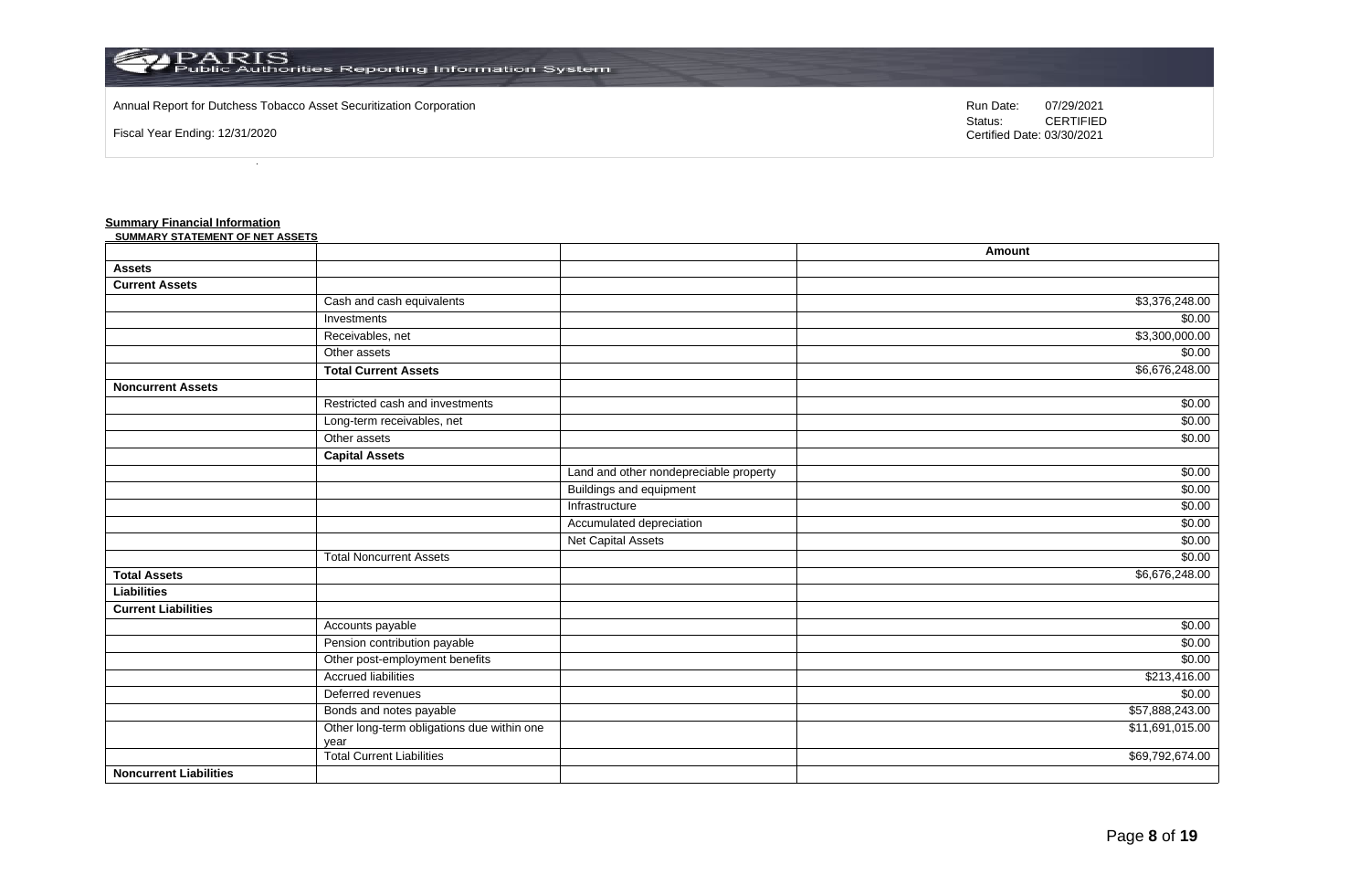#### Annual Report for Dutchess Tobacco Asset Securitization Corporation **Run Date:** 07/29/2021

Fiscal Year Ending: 12/31/2020

Status: **CERTIFIED** Certified Date: 03/30/2021

|                            | Pension contribution payable                       | \$0.00              |
|----------------------------|----------------------------------------------------|---------------------|
|                            | Other post-employment benefits                     | \$0.00              |
|                            | Bonds and notes payable                            | \$0.00              |
|                            | Long Term Leases                                   | \$0.00              |
|                            | Other long-term obligations                        | \$0.00              |
|                            | <b>Total Noncurrent Liabilities</b>                | \$0.00              |
| <b>Total Liabilities</b>   |                                                    | \$69,792,674.00     |
| <b>Net Asset (Deficit)</b> |                                                    |                     |
| <b>Net Assets</b>          |                                                    |                     |
|                            | Invested in capital assets, net of related<br>debt | \$0.00              |
|                            | Restricted                                         | \$6,596,134.00      |
|                            | Unrestricted                                       | $(\$69,712,560.00)$ |
|                            | <b>Total Net Assets</b>                            | (\$63,116,426.00)   |

#### **SUMMARY STATEMENT OF REVENUE, EXPENSES AND CHANGES IN NET ASSETS**

|                                |                                 | Amount         |
|--------------------------------|---------------------------------|----------------|
| <b>Operating Revenues</b>      |                                 |                |
|                                | Charges for services            | \$0.00         |
|                                | Rental & financing income       | \$0.00         |
|                                | Other operating revenues        | \$3,834,224.00 |
|                                | <b>Total Operating Revenue</b>  | \$3,834,224.00 |
| <b>Operating Expenses</b>      |                                 |                |
|                                | Salaries and wages              | \$0.00         |
|                                | Other employee benefits         | \$0.00         |
|                                | Professional services contracts | \$0.00         |
|                                | Supplies and materials          | \$0.00         |
|                                | Depreciation & amortization     | \$0.00         |
|                                | Other operating expenses        | \$56,623.00    |
|                                | <b>Total Operating Expenses</b> | \$56,623.00    |
| <b>Operating Income (Loss)</b> |                                 | \$3,777,601.00 |
| <b>Nonoperating Revenues</b>   |                                 |                |
|                                | Investment earnings             | \$25,205.00    |
|                                | State subsidies/grants          | \$0.00         |
|                                | Federal subsidies/grants        | \$0.00         |
|                                | Municipal subsidies/grants      | \$0.00         |
|                                | Public authority subsidies      | \$0.00         |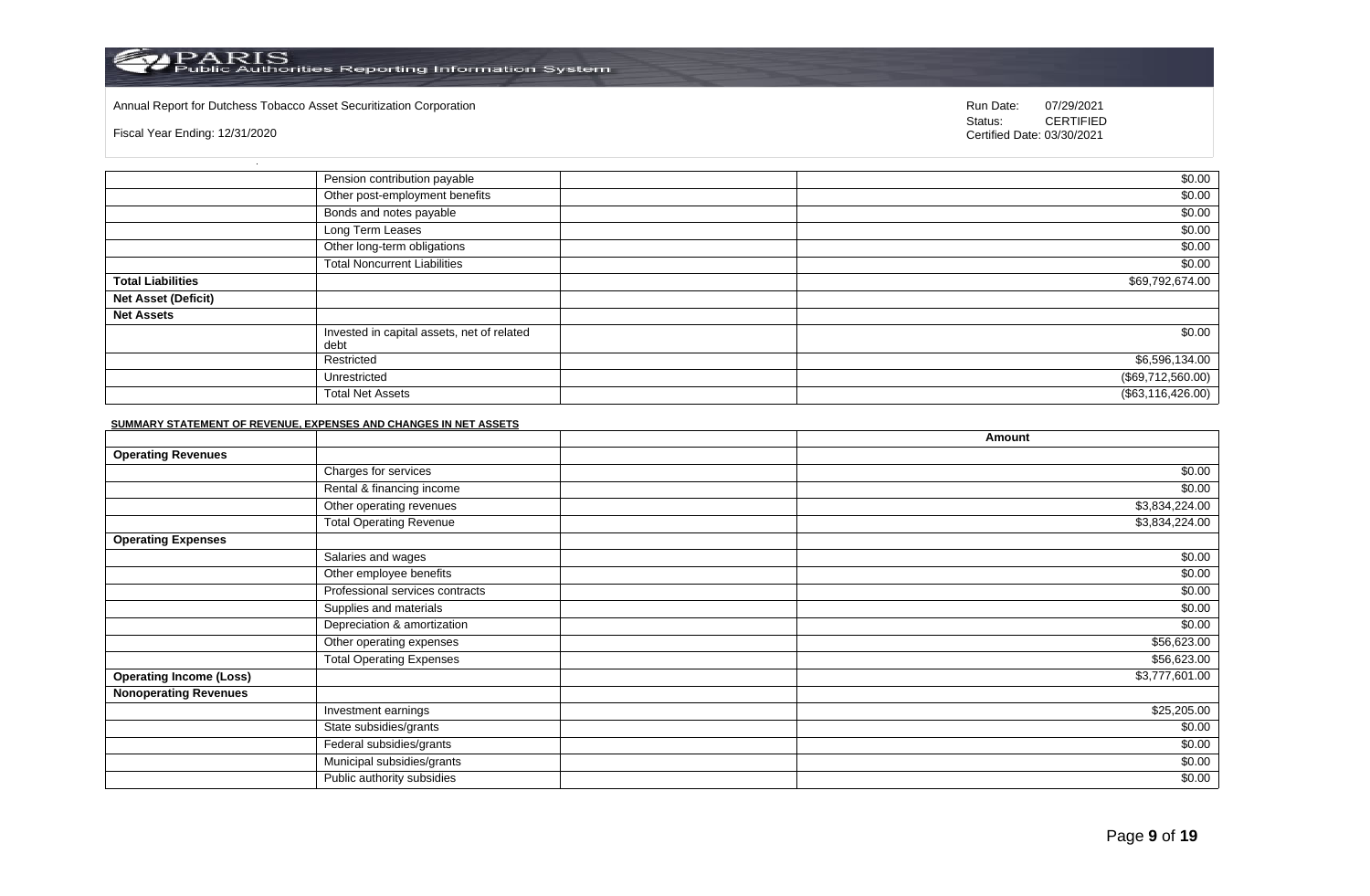

# Annual Report for Dutchess Tobacco Asset Securitization Corporation **Component Component Component Component Component Component Component Component Component Component Component Component Component Component Component Com**

Fiscal Year Ending: 12/31/2020

Status: **CERTIFIED** Certified Date: 03/30/2021

|                                     | Other nonoperating revenues           | \$0.00              |
|-------------------------------------|---------------------------------------|---------------------|
|                                     | <b>Total Nonoperating Revenue</b>     | \$25,205.00         |
| <b>Nonoperating Expenses</b>        |                                       |                     |
|                                     | Interest and other financing charges  | \$2,554,910.00      |
|                                     | Subsidies to other public authorities | \$0.00              |
|                                     | Grants and donations                  | \$0.00              |
|                                     | Other nonoperating expenses           | \$0.00              |
|                                     | <b>Total Nonoperating Expenses</b>    | \$2,554,910.00      |
|                                     | Income (Loss) Before Contributions    | \$1,247,896.00      |
| <b>Capital Contributions</b>        |                                       | \$0.00              |
| Change in net assets                |                                       | \$1,247,896.00      |
| Net assets (deficit) beginning of   |                                       | $(\$64,364,322.00)$ |
| year                                |                                       |                     |
| Other net assets changes            |                                       | \$0.00              |
| Net assets (deficit) at end of year |                                       | $(\$63,116,426.00)$ |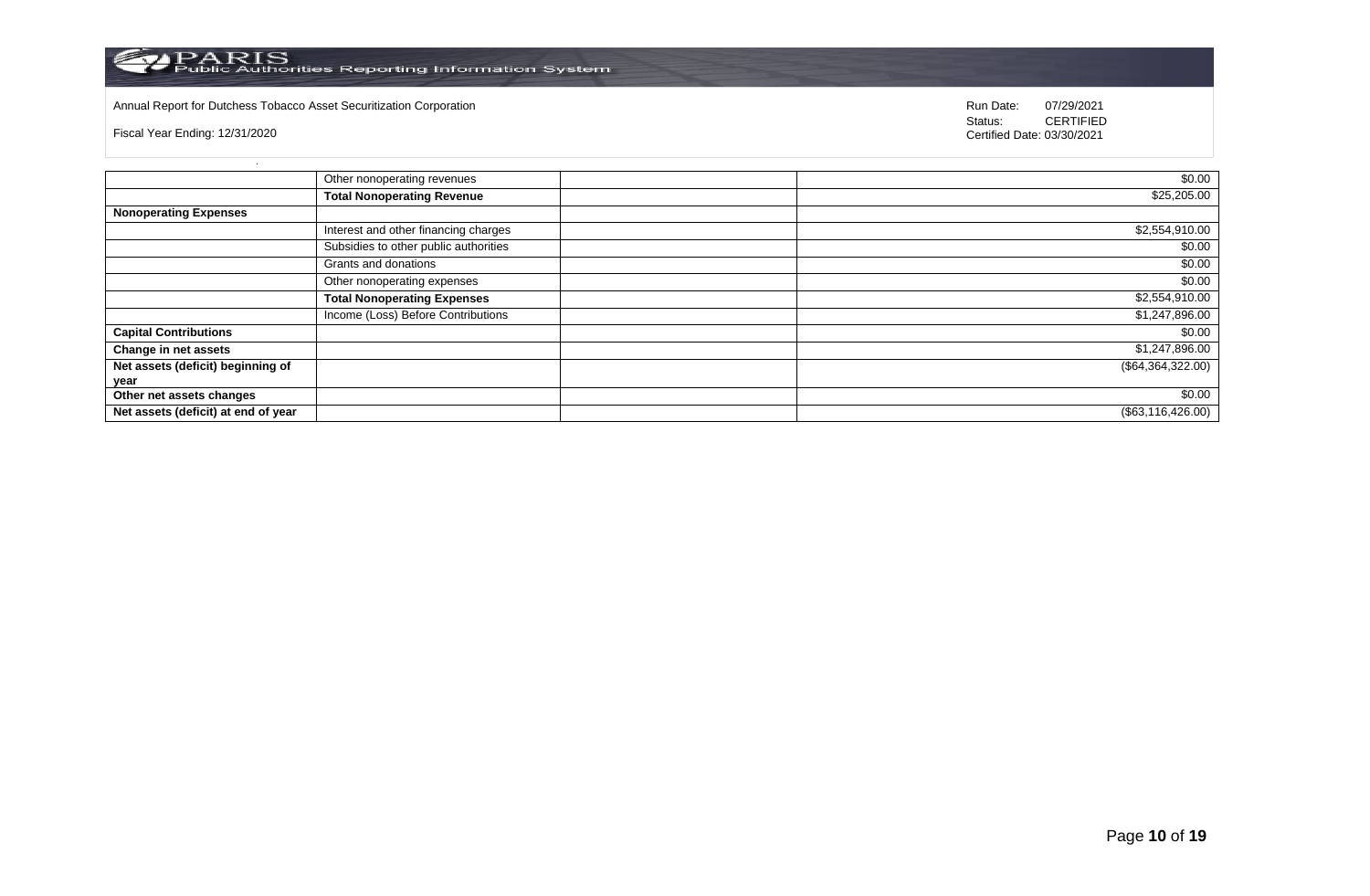

### **Current Debt**

| Question |                                                                                                                                                | Response |
|----------|------------------------------------------------------------------------------------------------------------------------------------------------|----------|
|          | Did the<br>Authority<br>i the reporting period'<br>v have anv outstanding debt. i<br>i durina tr<br>including condui<br>at any point<br>. uebr | Yes      |
|          | : reportina period'<br>during the<br>∵issued anv debt.<br>Autr<br>ority<br>"T Ves.<br>наэ ше                                                   | Νo       |

## **New Debt Issuances**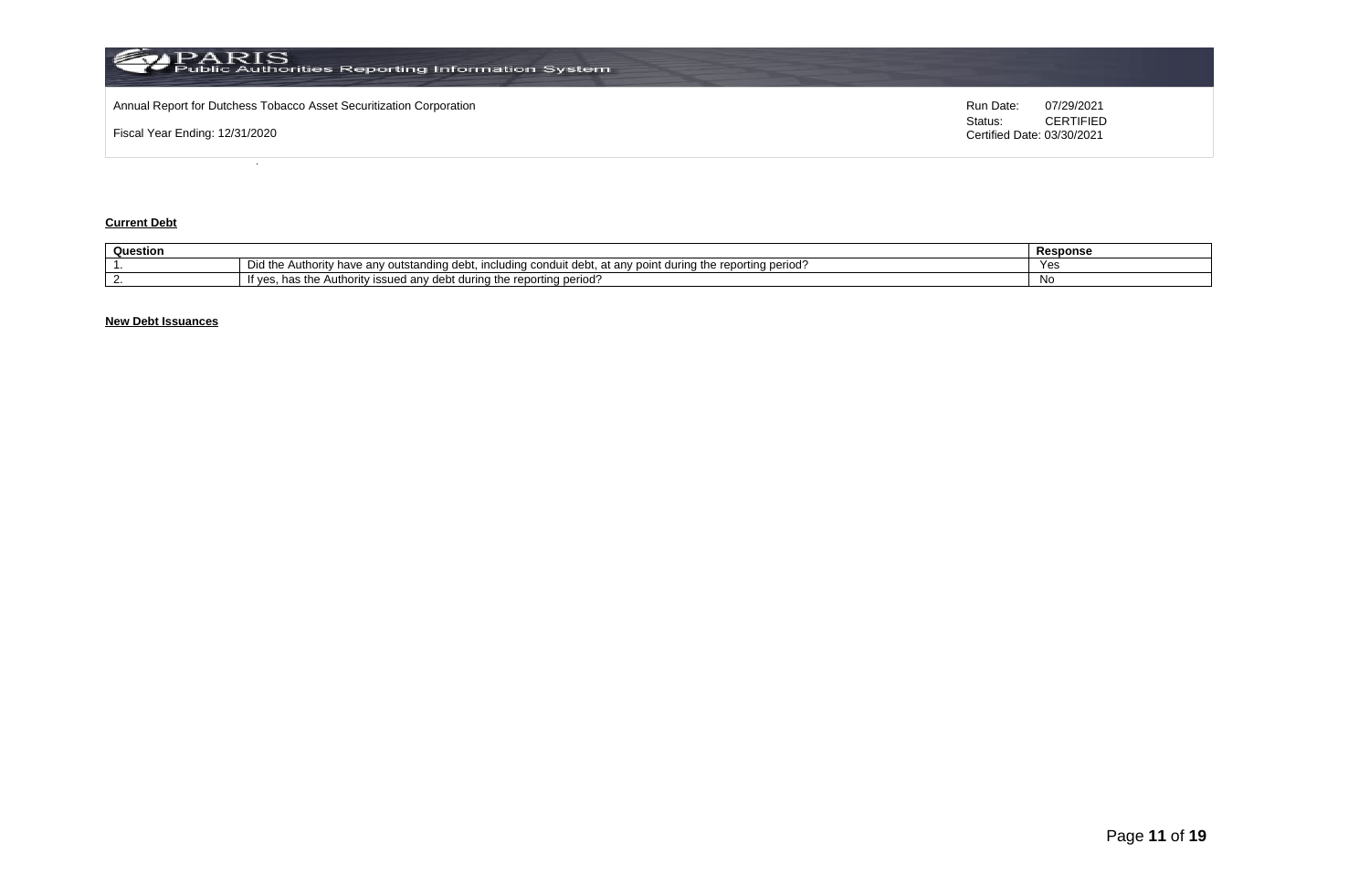

Annual Report for Dutchess Tobacco Asset Securitization Corporation **Components** Components Components Components Components Components Components Components Components Components Components Components Components Component

Fiscal Year Ending: 12/31/2020

Status: **CERTIFIED** Certified Date: 03/30/2021

## **Schedule of Authority Debt**

| <b>Type of Debt</b>                           |                                        |                                                    | <b>Statutory Authorization(\$)</b> | Outstanding Start of Fiscal New Debt Issuances(\$)<br>Year(\$) |      | Debt Retired (\$) | <b>Outstanding End of Fiscal</b><br>Year(\$) |
|-----------------------------------------------|----------------------------------------|----------------------------------------------------|------------------------------------|----------------------------------------------------------------|------|-------------------|----------------------------------------------|
| <b>State Obligation</b>                       | <b>State Guaranteed</b>                |                                                    |                                    |                                                                |      |                   |                                              |
| State Obligation                              | <b>State Supported</b>                 |                                                    |                                    |                                                                |      |                   |                                              |
| <b>State Obligation</b>                       | <b>State Contingent Obligation</b>     |                                                    |                                    |                                                                |      |                   |                                              |
| State Obligation                              | <b>State Moral Obligation</b>          |                                                    |                                    |                                                                |      |                   |                                              |
| Other State-Funded                            | Other State-Funded                     |                                                    |                                    |                                                                |      |                   |                                              |
| <b>Authority Debt - General</b><br>Obligation | Authority Debt - General<br>Obligation |                                                    |                                    |                                                                |      |                   |                                              |
| Authority Debt - Revenue                      | Authority Debt - Revenue               |                                                    |                                    |                                                                |      |                   |                                              |
| Authority Debt - Other                        | Authority Debt - Other                 |                                                    | 0.00                               | 50,814,375.00                                                  | 0.00 | 1,010,000.00      | 49,804,375.00                                |
| Conduit                                       |                                        | <b>Conduit Debt</b>                                |                                    |                                                                |      |                   |                                              |
| Conduit                                       |                                        | Conduit Debt - Pilot<br><b>Increment Financing</b> |                                    |                                                                |      |                   |                                              |
| <b>TOTALS</b>                                 |                                        |                                                    | 0.00                               | 50,814,375.00                                                  | 0.00 | 1,010,000.00      | 49,804,375.00                                |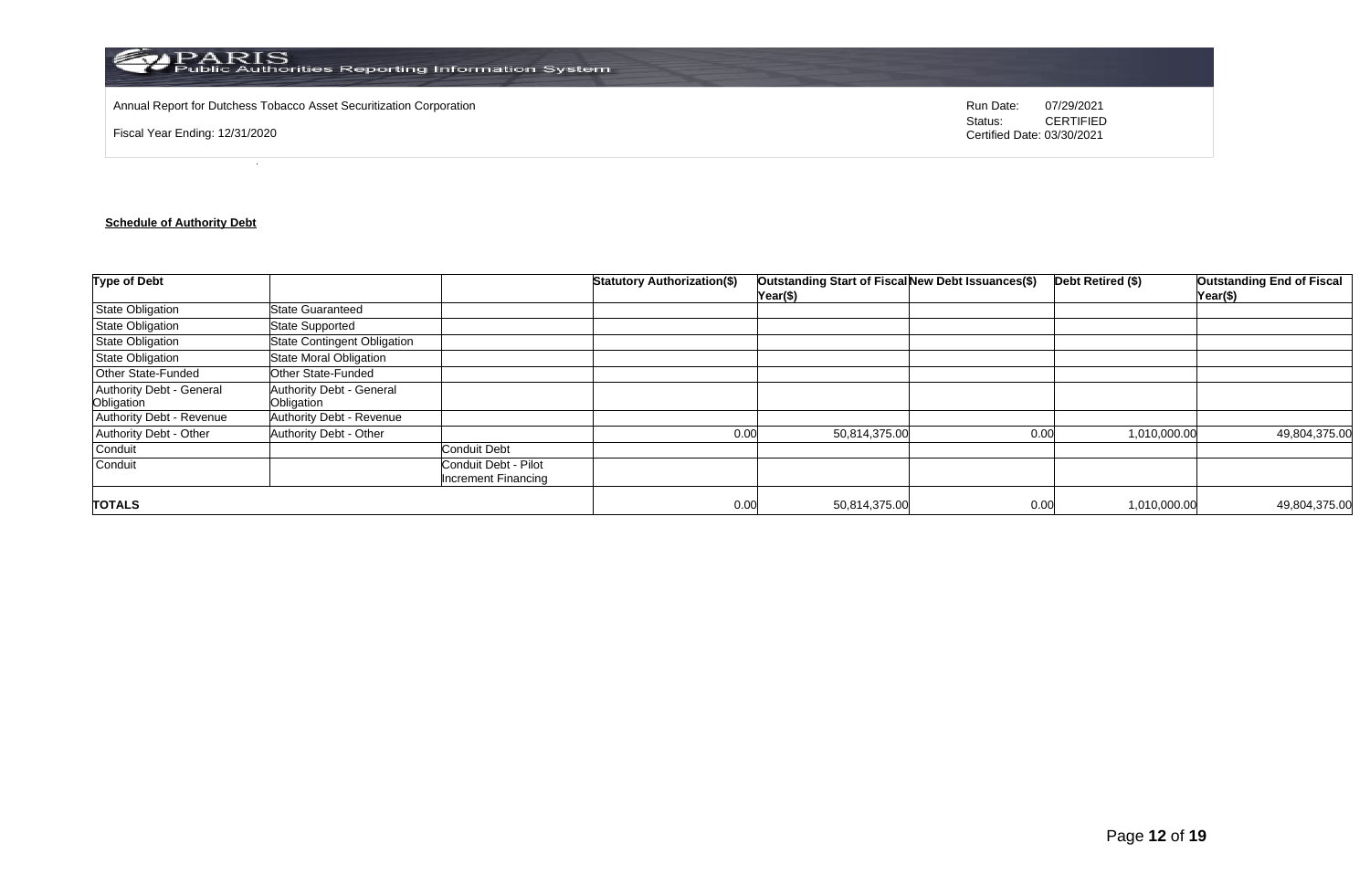

#### **Real Property Acquisition/Disposal List**

This Authority has indicated that it had no real property acquisitions or disposals during the reporting period.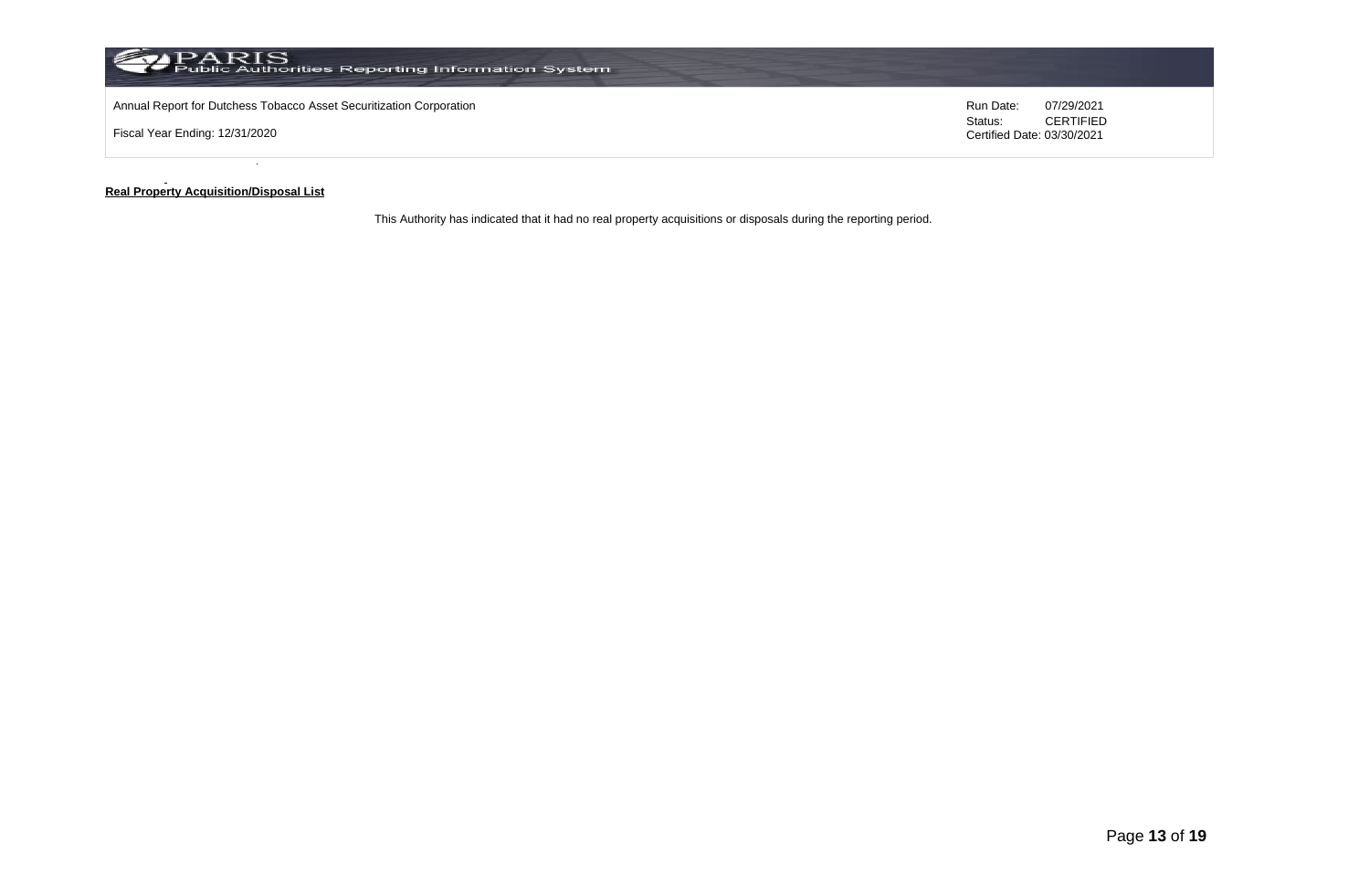

**Personal Property** 

This Authority has indicated that it had no personal property disposals during the reporting period.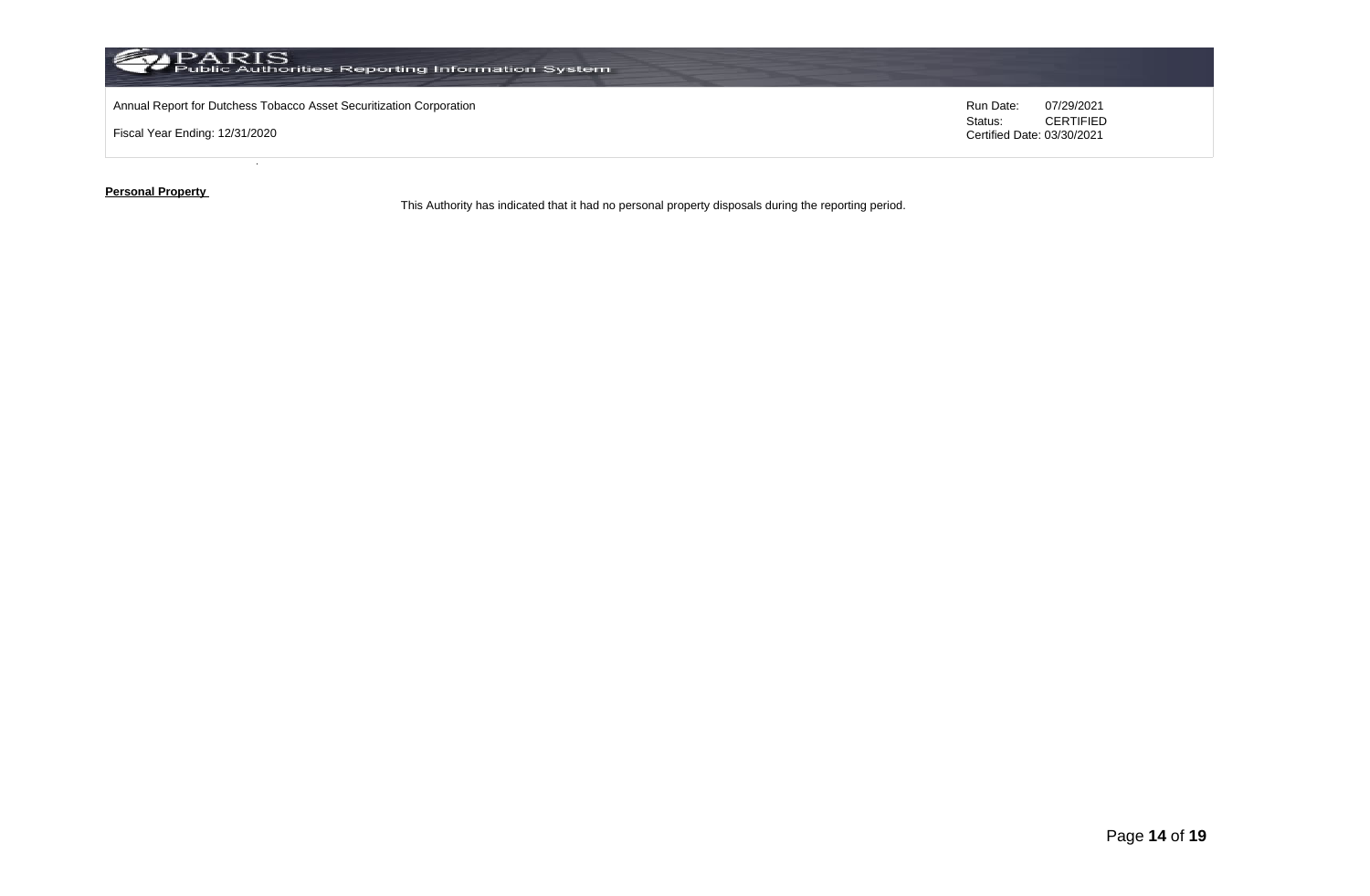

Annual Report for Dutchess Tobacco Asset Securitization Corporation **Components** Components Components Components Components Components Components Components Components Components Components Components Components Component

Fiscal Year Ending: 12/31/2020

Status: **CERTIFIED** Certified Date: 03/30/2021

#### **Property Documents**

| Question |                                                                                                            | Response | <b>URL (If Applicable)</b> |
|----------|------------------------------------------------------------------------------------------------------------|----------|----------------------------|
|          | In accordance with Section 2896(3) of PAL, the Authority is required to prepare a report at least annually | No       |                            |
|          | of all real property of the Authority. Has this report been prepared?                                      |          |                            |
|          | Has the Authority prepared policies, procedures, or guidelines regarding the use, awarding, monitoring,    | No       |                            |
|          | and reporting of contracts for the acquisition and disposal of property?                                   |          |                            |
|          | In accordance with Section 2896(1) of PAL, has the Authority named a contracting officer who shall be      | No       | N/A                        |
|          | responsible for the Authority's compliance with and enforcement of such quidelines?                        |          |                            |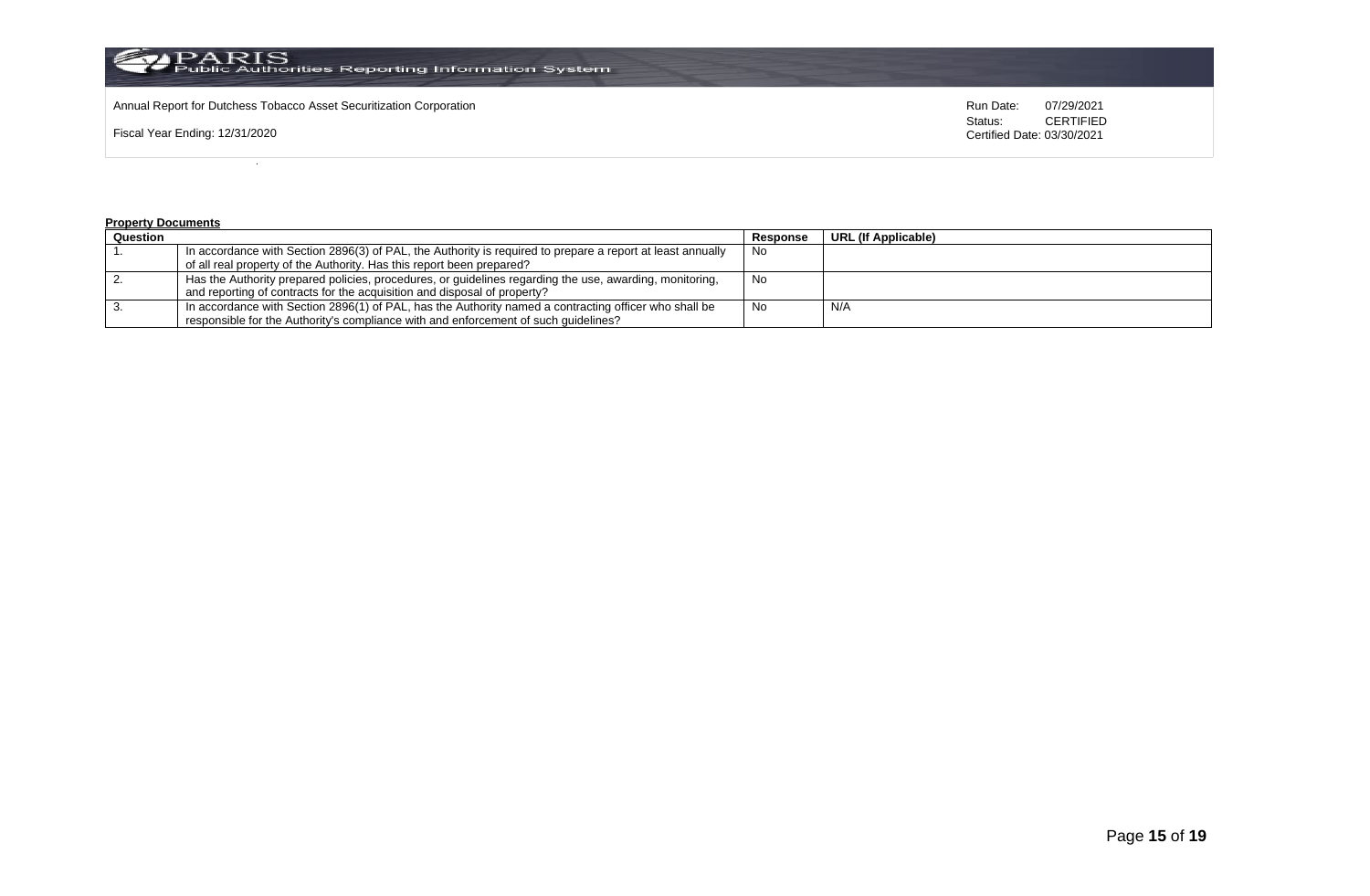

### **Grant Information**

This Authority has indicated that it did not award any grants during the reporting period.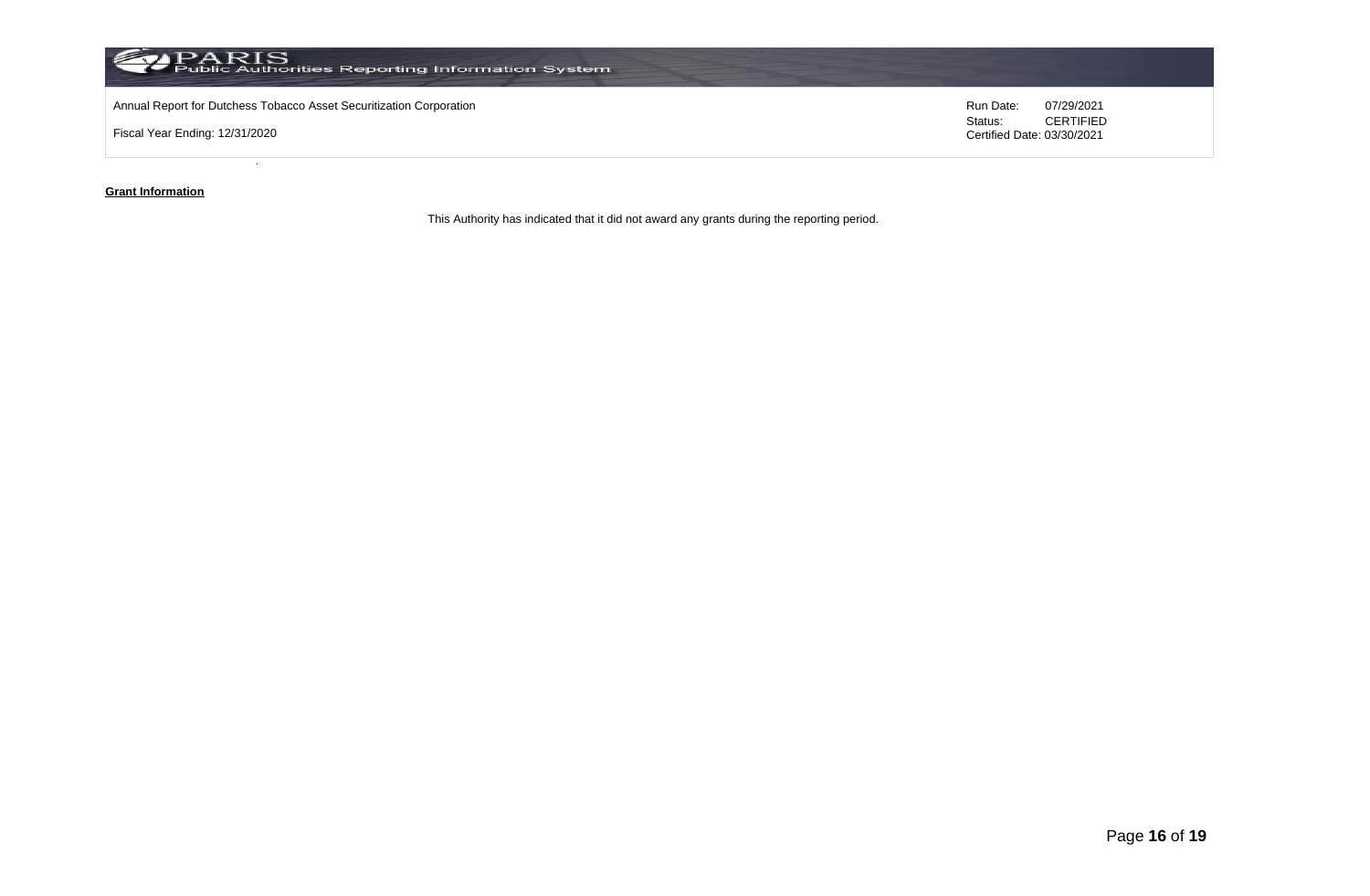

**Loan Information** 

This Authority has indicated that it did not have any outstanding loans during the reporting period.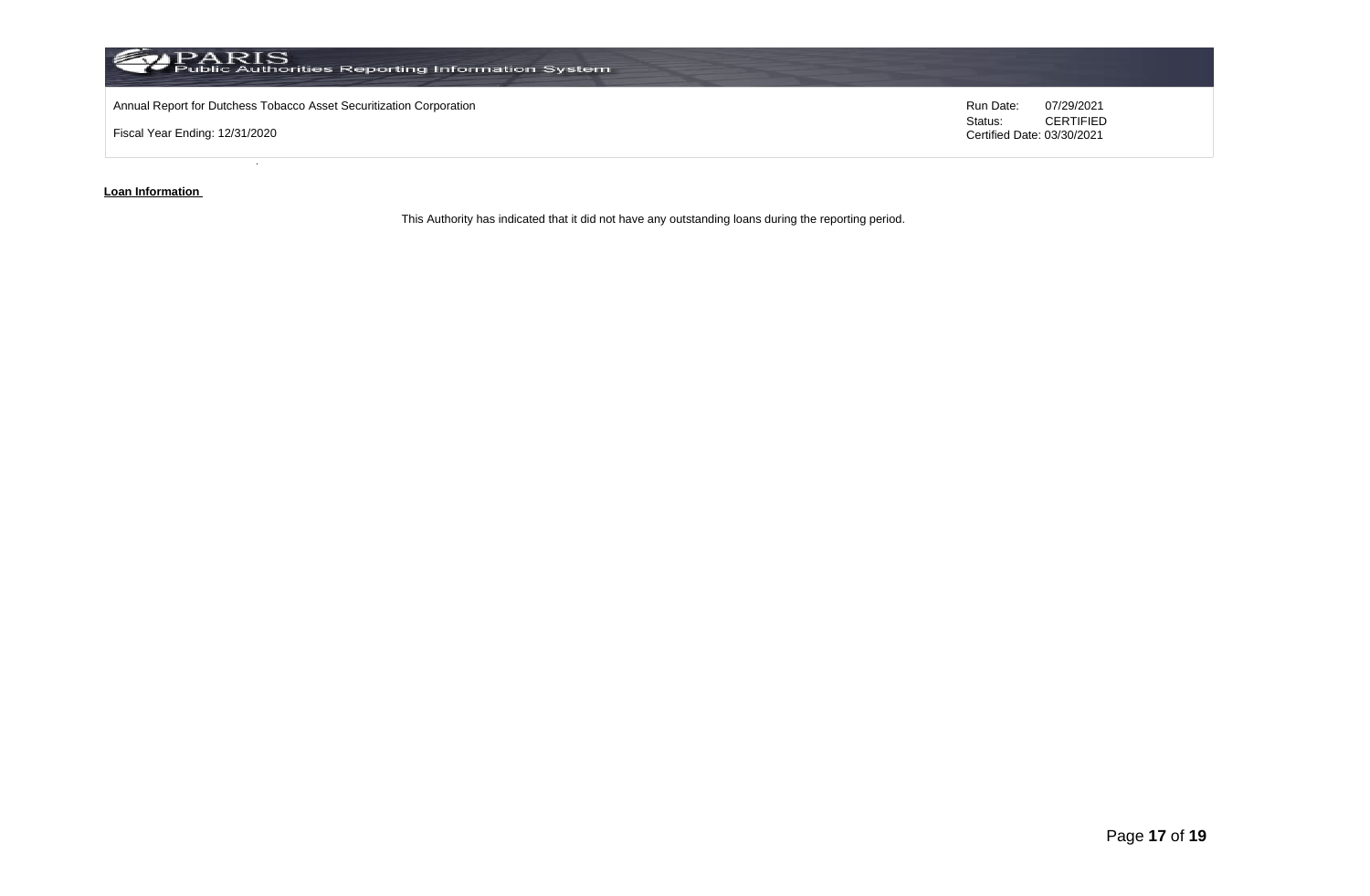

**Bond Information** 

This Authority has indicated that it did not have any outstanding bonds during the reporting period.